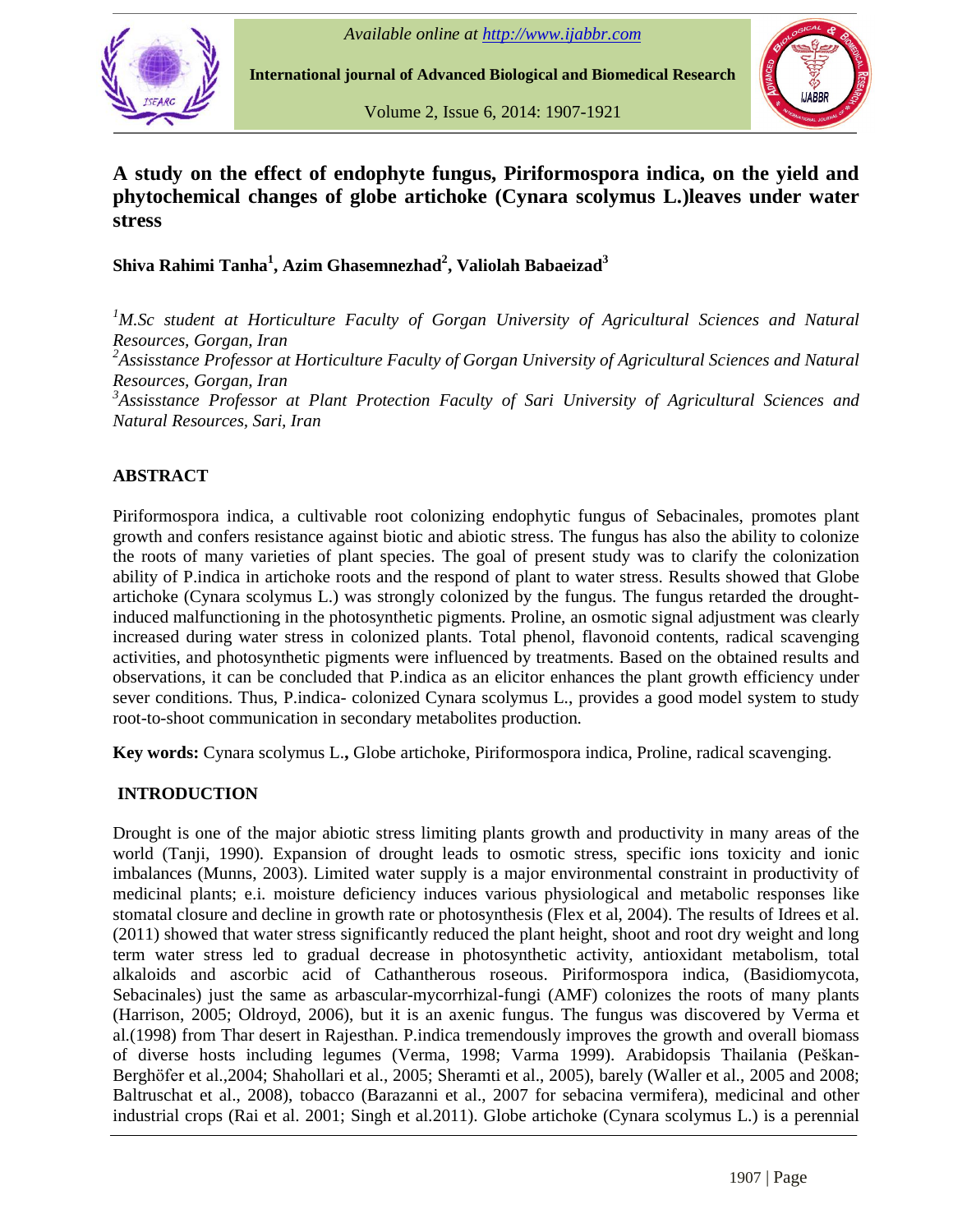vegetable that flower petals and fleshy flower bottoms are eaten throughout the world (Rottenberg, 1996). The plant first-year serrated grey leaves are rich sources of phenolic compounds, flavonoid and antioxidant like Cynarin or hydroxycinnamic acid which is a biological active chemical constituent of globe artichoke, stimulating liver function and lowering cholesterol level (Walker et al., 2001). The, some other essential phenolic derivatives like chlorogenic acid and caffeic acid are flavonoids that must be mentioned as secondary metabolites. One of the main adaption of this plant to drought stress is toxic ions compartmentalize (control delivering  $Na<sup>+</sup>$  and Cl in vacuole of the cells). A good fungal symbiosis relation also was observed in this plant as a perennial herb from Asteraceae family (Warcub et al, 1983). The aim of the present study was to clarify whether P.indica as a symbiotic endophyte, increases the tolerance of artichoke against drought stresses or not?

## **MATERIALS AND METHODS**

#### **Priformospora indica Growth and cultivation conditions**

To have enough spores for plant root contamination, P.indica was cultured in Petri dishes on a CM Priformospora indica Growth and cultivation conditions<br>To have enough spores for plant root contamination, P.indica was cultured in Petri dishes on a CM<br>(complex medium), (Peškan-Berghöfer, 2004) Plates were placed in the To have enough spores for plant root contamination, P.indica was cultured (complex medium), (Peškan-Berghöfer, 2004) Plates were placed in the inculation.<br>After approximately one month the culture was kept at 4°C till inoc

#### **Seed preparation**

Globe artichoke seeds were surface sterilized by Garlicon under laminar hood and then they were cultured in glass tubes containing 1/2 concentration of MS (Murashige and skoog, 1962) nutrient medium under Globe artichoke seeds were surface sterilized by Garlicon under laminar hood and then in glass tubes containing  $1/2$  concentration of MS (Murashige and skoog, 1962) nutri-<br>sterile conditions, then they stored in  $26^{\circ}\text$ 

#### **P.indica inoculation and treatment**

Seedlings were stabilized in glass tubes in one week. A mixture of sterile distilled water 20 ml, with  $10\mu$ l tween-20 poured in P.indica culture petridish. To disperse spores in suspension, the surface of petridishes was scratched gently. Then the suspension was filtered through cheesecloth to remove the excess medium and washed three times with distilled water. After each washing step, the spores were collected by centrifugation at 4000 g for 7 min. The spores pellet was finally suspended again in distilled water and and washed three times with distilled water. After each washing step, the spores were collected by centrifugation at 4000 g for 7 min. The spores pellet was finally suspended again in distilled water and adjusted to  $5 \times$ about 3h. The same was done for control samples with no fungi suspension. To have a better sporatic containing a mixture of sterile perlite, coco peat and pumices (1:1:1) for two weeks. Irrigation was done using distilled water and nutrition Hoagland solution. After 15 days the seedlings were transferred to containing a mixture of sterile perlite, coco peat and pumices  $(1:1:1)$  for two weeks. Irrigation was done using distilled water and nutrition Hoagland solution. After 15 days the seedlings were transferred to plastic ba

#### **Staining fungal spores**

To monitor root colonization, small parts of the roots of two-week contaminated seedlings were stained according to Vierheilig (1987) method. For that, root slices were transferred to 10% potassium hydroxide and were boiled for 6 min. The roots were treated with a solution containing 19cc acetic acid and 1cc black stamp ink. After 5min, excess dye was washed with water prior to microscopy. The spores were detected and pictured by Olympus BX51 fluorescence microscope (DIC imaging, USA).

#### **PCR ASSAY**

After 14 days of inoculation, four plants of each CP and NCP, examined for the presence of P.indica **PCR ASSAY**<br>After 14 days of inoculation, four plants of each CP and NCP, examined for the presence of P.indica<br>within the host root. For PCR comparison 0.15 g root tissue of each sample was used to isolate 2µl genomic DNA (10-50 ng) by the Cethyl Trimethyl Ammonium Bromide (cTAB) method (Bousquet et al, 1990). PCRs were carried out in a final volume of 25 μl, containing 2.5μl PCR buffer 10X, 0.8μl MgCl<sub>2</sub>(500 mM), 0.8μl dNTPmix within the host root. For PCR comparison 0.15 g root tissue of each sample was used to isolate 2µl genomic DNA (10-50 ng) by the Cethyl Trimethyl Ammonium Bromide (cTAB) method (Bousquet et al, 1990). PCRs were carried out 1990). PCRs were carried out in a final volume of 25  $\mu$ l, containing 2.5 $\mu$ l PCR buffer 10X, 0.8 $\mu$ l MgCl<sub>2</sub>(500 mM), 0.8 $\mu$ l dNTPmix(10mM), 1 $\mu$ l of each primer (10pmol/ $\mu$ l), 0.3 $\mu$ l tag DNA polymerase  $(5U/\mu l)$ , 16.4 $\mu l$  deionized water. The following primer pairs for P.indica, Pi tef forward:  $(5-V)$ TCGTCGCTGTCAAGATG-3) and Pi tef reverse :(5-GAGGGCTCGAGCATGTTGT-3). Reactions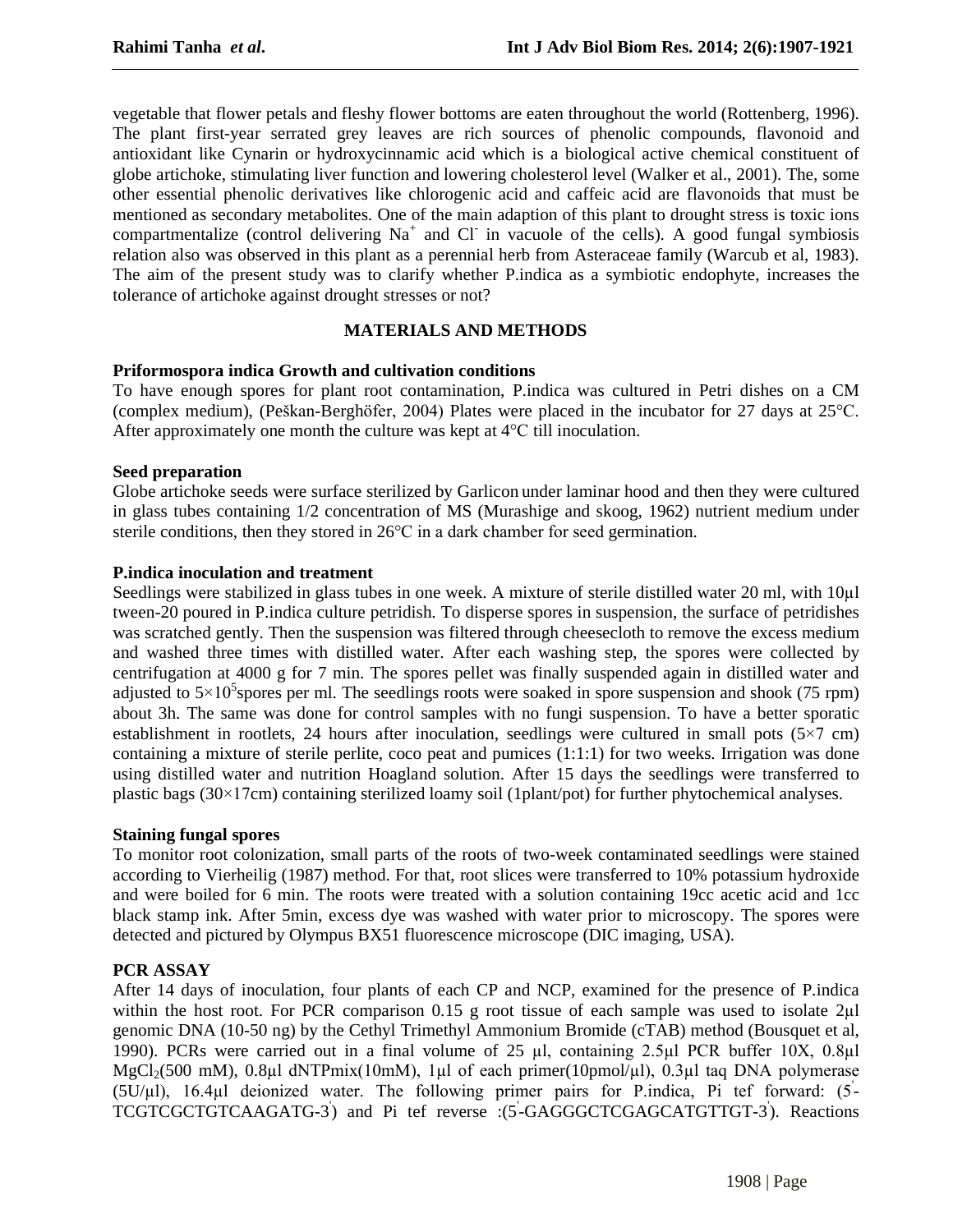were performed in a thermal cycler (EPPendrof) set to the following reaction conditions: initial were performed in a thermal cycler (EPPendrof) set to the following reaction conditions: initial denaturation at 94°C for 4 min and one cycling, for 35 cycles, denaturation at 94°C for 30s, annealing at 54 $\degree$ C for 30s, and 72 $\degree$ C in 30s for elongation and extension was at 72 $\degree$ C in one cycling. Tubes with primers were used as positive controls.

### **Drought stress induction**

In present study, three irrigation periods with four replications were used to study the effect of drought stress on contaminated and non contaminated plants. An irrigation interval of 3 days(B1), was used as control to compare with 6 days(B2) and 12 days(B3) of irrigation periods around 120 days. Pots were set up in Gorgan agricultural faculty greenhouse, based on the randomized design under 65% humidity, 27 control to compare with 6 days(B2) and 12 days(B3) of irrigation periods around 120 days. Pots were set<br>up in Gorgan agricultural faculty greenhouse, based on the randomized design under 65% humidity, 27-<br>32°C temperature up in Gorgan agricultural faculty greenhouse, based c<br>32°C temperature and day longevity of 16h (220 µmo<br>plants were irrigated with 200±50 cc of tab water.

#### **Determination of biomass parameters**

After 120 days of water stress induction, in both contaminated (CP) and non-contaminated plants (NCP) various biomass characters including, fresh and dry weight of leaves (g), root length (cm), and root °volume (mm<sup>3</sup>), over ground biomass (Fresh weight/ Dry weight of leaves) and total fresh weight of plant (roots+ leaves) were measured. Before chemical analysis, samples were dried in room temperature (27 C) over 15 days (Catchpole et al. 1992).

## **Proline assay**

The amount of proline was measured according to Bates et al. (1973). To proline estimation, 0.5 g of plant material was extracted in 10 ml of 3% aqueous sulphosalicylic acid and was homogenized. The The amount of proline was measured according to Bates et al. (1973). To proline estimation, 0.5 g of plant material was extracted in 10 ml of 3% aqueous sulphosalicylic acid and was homogenized. The homogenate aqueous was Around 2 ml of glacial acetic acid and 2ml acid ninhydrin were added to the extract. This mixture was heated in boiling water bath for 1h. The reaction was terminated by placing the tubes in ice bath. After cooling the mixture, 4 ml of toluene was added and vortexed well for 20-30 seconds. The toluene layer was separated and absorbance was measured using 2800UV/Vis Spectophotometry, at 520nm. Standard graph of proline was drawn by using standard proline and the amount of proline was calculated on a fresh weight basis as follows:  $[(\mu g \text{ proline/ml} \times \text{ml} \text{ toluene}) /115.5 \mu g/\mu \text{mol}] / [(g \text{ sample/5})] = \mu \text{moles}$ proline /g of freshwt.

#### **Photosynthetic pigments measurements**

The photosynthetic pigments i.e. chlorophyll (Chl) a; chlorophyll b; Total chlorophyll and carotenoid compounds were determined by Arnon method (1956). Chlorophyll extract was prepared from 0.5 g fresh leaves by grinding in a mortar and pestle together with 20 ml 80% acetone. The mixture was centrifuged in 6000 rpm for 10 min. The supernatant was saved and pellet was re-extracted twice. All the supernatant were pooled and saved. The volume of the extraction became 50 ml by adding extra 80% acetone. The absorbance of the extract was recorded at 663 nm, 645 nm and the concentration of chlorophyll a, chlorophyll b and total chlorophyll was calculated using Arnon`s equations as follow: Chl.a mg/g absorbance of the extract was recorded at 663 nm, 645 nm and the concentration of chlorophyll a, chlorophyll b and total chlorophyll was calculated using Arnon's equations as follow: Chl.a mg/g  $FW=[12.7 \ (A663) - 2.69 \ (A 645$ chlorophyll b and total chlorophyll was calculated using Arnon's equations as follow: Chl.a mg/g  $FW=[12.7 \ (A663) - 2.69 \ (A 645)] \times V/W$ , Chl.b mg/g  $FW=[22.9 \ (A645) - 4.68 \ (A 663)] \times V/W$ , Chl.<br>total mg/g  $FW=[20.2 \ (A645) + 8.02 \ (A 663$  $FW=[12.7 (A663) - 2.69 (A 645)] \times V/W$ , Chl.b mg/g  $FW=[22.9 (A645) - 4.68 (A 663)]$ <br>total mg/g  $FW=[20.2 (A645) + 8.02 (A 663)] \times V/W$ . Carotenoid absorbance of the extrace<br>at 480 nm and 510 nm; Car.mg/g  $FW=[7.6(A480) - (1.49(A510)) \times V/W$ , respecti

#### **Sodium and Potassium ions in leaves**

Leaves are important source for minerals. Potassium and sodium are the two most important elements Sodium and Potassium ions in leaves<br>Leaves are important source for minerals. Potassium and sodium are the two most important elements<br>especially during stresses (Graifenberg et al., 1995). The leaves were oven-dried at 75 Leaves are important source for minerals. Potassium and sodium are the two most important elements<br>especially during stresses (Graifenberg et al., 1995). The leaves were oven-dried at 75°C and grounded.<br>Then grounded sampl brought to a final volume of 50 ml with distilled water. Potassium and Sodium were determined in these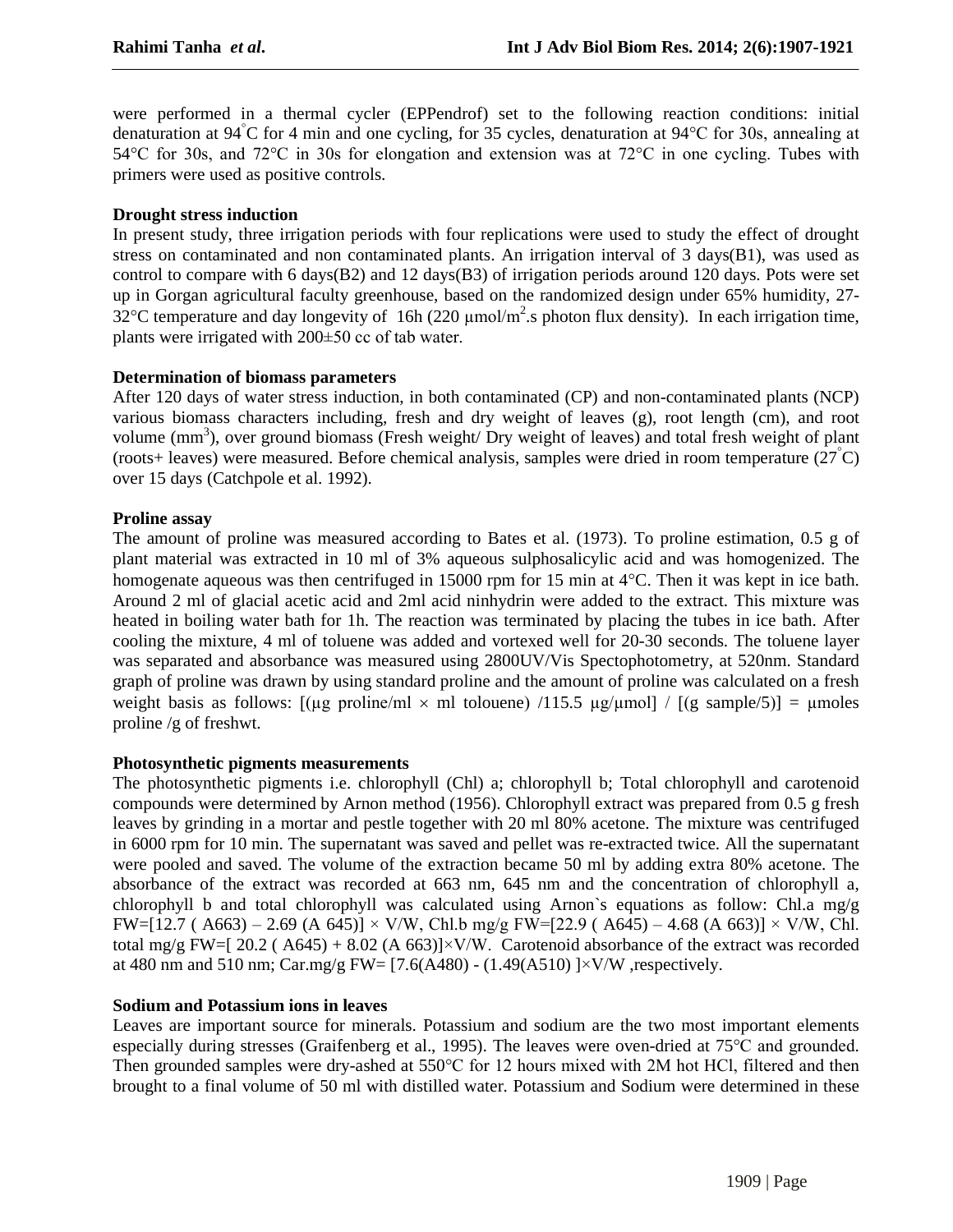sample solutions using a PFP7/JENVAY (Made in UK) model flame photometer (Chapman and Pratt, 1982).

## **Determination of total phenolic compounds**

Total phenolic compounds were determined by the Folin-ciocalteau method with some modifications Determination of total phenolic compounds<br>Total phenolic compounds were determined by the Folin-ciocalteau method with some modifications<br>(Ragazzi and Veronese, 1973). For that 20µl of methanolic extract sample was mixed w Total phenolic compounds were determined by the Folin-ciocalteau method with some modifications (Ragazzi and Veronese, 1973). For that  $20\mu$  of methanolic extract sample was mixed with 1.16 ml of distilled water and  $100$ of sodium carbonate was added. After 2 h of incubation at room conditions, the absorbance of reaction was measured at 760 nm.The standard curve was prepared using 50 to 250 mg/ml solutions of Gallic acid in methanol: water  $(1:1 \text{ v/v})$ . The value of total phenol was expressed in terms of gallic acid equivalent  $(mg/g)$ .

## **Determination of Flavonoids contents**

Flavonoid content of the extraction was determined by Ebrahimzadeh et al.(2008c). Briefly, 0.5 ml of plant extraction solution (10% w/v) was separately mixed with 1.5 ml of methanol, 0.1ml of 10% aluminum chloride, 0.1 ml of 1M potassium acetate, and 2.8 ml of distilled water and left at room temperature for 30 min. The absorbance of the reaction mixture was measured at 415 nm; the calibration curve was prepared by quercetin solutions at concentrations of 12.5 to <sup>100</sup> µg/ml.

## **DPPH radical-scavenging activity**

The stable 1,1-diphenyl-2-picryl hydroxyl radical (DPPH) was used to determine free radical scavenging activity of the extract (Ebrahimzade et al., 2008a,b). One milliliter of methanolic concentration was added to an equa activity of the extract (Ebrahimzade et al., 2008a,b). One milliliter of methanolic concentration was added absorbance was recorded at 517 nm.Control sample also, contains 1 ml of methanol and 1 ml of DPPH. The percentage of DPPH radical-scavenging activity was calculated according to the formula bellow:<br>DPPH radical scavenging activity(%)<br> $A = \frac{A_c - A_s}{\sqrt{1 - A_c}} \times 100$ DPPH radical scavenging activity(%)

$$
A_c = \text{control sample}, A_s = \text{extract sample} = \frac{A_c - A_s}{A_c} \times 100
$$

2.14 Chlorogenic acid and Caffeic acid (HPLC analysis)

#### 1.2.14 sample treatment

According to Schutz et al,(2006) with a modification, about 0.5 g of fresh artichoke leaves were crushed in a mortar mixing with (1:10) HPLC grade methanol (Made in Belgium).The obtained solution was sonicated for 10 min at room temperature. Then the mixture shook for 12h. And then the mixture was in a mortar mixing with (1:10) HPLC grade methanol (Made in Belgium). The obtained solution was sonicated for 10 min at room temperature. Then the mixture shook for 12h. And then the mixture was centrifuged for 10 min in sonicated for 10 min at room temperature<br>centrifuged for 10 min in 3500 rpm. Fina<br>stored at -20°C until further analysis.

## **HPLC analysis**

The analyses were repeated three times using HPLC, Merck-Hitachi-L7100, consisting of anUV detector Hitachi system and column oven L-2300 Hitachi. The instrument was equipped with an Reverse Phase The analyses were repeated three times using HPLC, Merck-Hitachi-L7100, consisting of an UV detector Hitachi system and column oven L-2300 Hitachi. The instrument was equipped with an Reverse Phase (RP)-18:  $(250\times4.6 \text{mm$ acetonitrile, 89 ml of deionized distilled water were used as a mobile phase. The flow rate was set at 1 ml/min throughout the isocratic phase, The system was set on 320 nm. The column temperature was maintained at <sup>25</sup>°C and the injection volume was 10µl.Quantification was performed by calibration curve, using the available standards. Particularly, Caffeic acid (hydroxycinnamic acid) standard curve was considered by10,25,50,100mg/ml concentrations of Caffeic acid (Sigma-aldrichHPLC grade). 5-O caffeoylquinic acid (Chlorogenic acid) standard curve was calculated by 100,200,500,600 mg/ml of different concentrations of Chlorogenic acid (Sigma-aldrichHPLC grade).<br>2.15 statistical analyses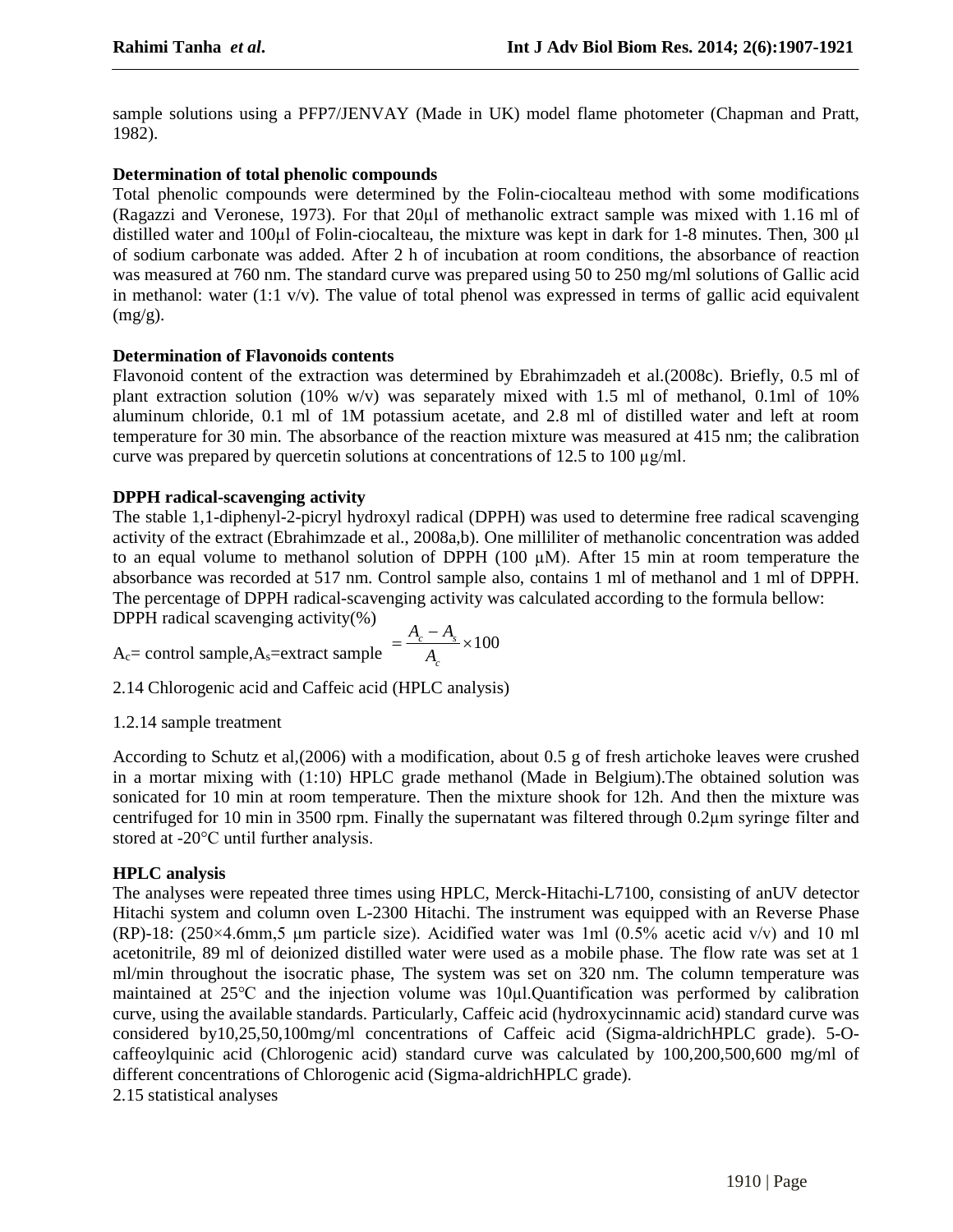Samples were evaluated with factorial experiment based on a complete randomized design, with four repetitions, the significance level was treated with P>0.05. Analysis of variance was done using SAS. 9.0. and the mean comparison was done using LSD test.

#### **RESULTS**

### **Root colonization stimulates biomass production of artichoke**

Fourteen-day roots of contaminated (CP) artichoke seedlings were microscopically examined for the colonization ratio. plus, a gradual increase in the band intensity in control positive and P.indica contaminated plants during the course of the tef gene experiments was observed. no band intensity for non contaminated plants was observed (Fig.1a). Results showed that the development of the lateral roots was strongly promoted by the fungus (Fig.1b). As data show in (Table-1), P. indica had a significant influence on growth parameters of CP plants, (e.g. top biomass and total fresh weight) under stress. Root volume of CP was obviously more than non contaminated plants (NCP). Microscopic analysis revealed that the degree of the root colonization was quite high (>90%). Spores were detected in almost all areas of the roots (Fig.1c). It seems that drought stress had less effect on contaminated plants.

#### **Proline accumulation of contaminated and non contaminated plants under water stress condition**

Proline accumulates in plants is in response to osmosis pressure of the soil during drought stress. As presented in table 2 under low drought stress the proline accumulation of NCP was higher than CP. As drought stress increased from low to moderate proline production of both plant groups was relatively similar but a change happened when drought stress shifts to severity. In this case, contaminated plants showed a better potency in proline accumulation.

## **Photosynthesis pigments, K <sup>+</sup> and Na <sup>+</sup> concentrations in different conditions**

Since chlorophyll (Chla, Chlb) and carotenoid play an important role in photosynthesis and photo protection, the concentrations of them were measured in Contaminated and non contaminated plants. As data shown in Table-2, photosynthetic pigments were safely maintained in contaminated plants under whole drought conditions.  $K^+$  and  $Na^+$  are the two most important indicator ions in plant tolerance against salinity and drought stress. As presented in (table -2), in low stress conditions potassium accumulation of CP was nearly two times higher than NCP. Opposite to that, sodium accumulation (as a bad ion) was significantly low in contaminated plants. Surprisingly the sodium accumulation of non contaminated plants was three times higher than contaminated plants.

### **The content of total phenol, flavonoid and radical scavenging activity of contaminated and non contaminated artichoke leaves and roots under water stress conditions.**

As can be seen in table-3, most measured phytochemical parameters involved in antioxidant activity of plant extract were significantly influenced by both fungus contamination and water availability. Under low and moderate water stress (B1and B2), no significant difference was observed between contaminated and non contaminated plant leaves phenol content. On the other hand by increasing the irrigation interval and under high water stress (B3) the total phenol content of leaves in non contaminated plants tend to decrease (0.27 and 0.40 mg/Fw, in NCP and CP, respectively). Opposite of leaves, no significant differences was observed on the phenol content of roots under different water stress conditions. The same changes were observed in the content of flavonoids in leaves and roots. As presented in table 3, under low and moderate levels of water stress no significant differences was observed in flavonoid content of both leaves and roots. As water stress increased by increasing the distance of irrigation time, both in roots and leaves the flavonoid content of contaminated plants was significantly higher than that of non contaminated plants (2.31 and 3.08 mg/g Fw in NCP and CP, respectively). Antioxidant activity of plant extract followed a similar path. Under low water stress conditions no significant difference was observed in antioxidant activity of NCP and CP. When the water availability reduced by increasing the distance of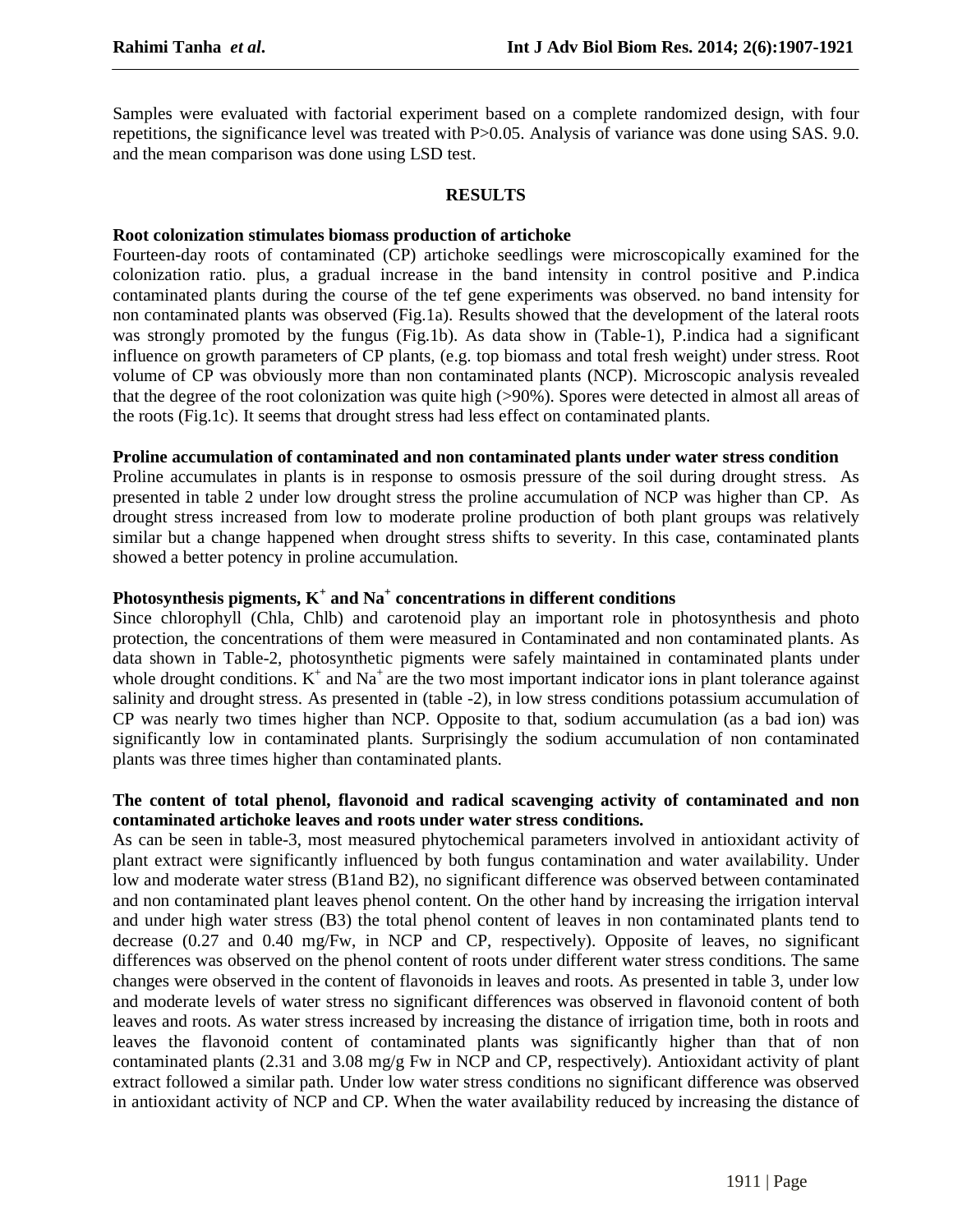irrigation, the antioxidant activity of CP leaves was significantly higher than that of NCP, both in moderate and high water stress conditions (48.1% and 84.9% in roots of NCP and CP, respectively).

## **Total phenolic compounds variations in CP and NCP**

To compare the variation of caffeic and chlorogenic acids of contaminated and non contaminated plants under water stress only the plants which were treated with low and high water stress regimes were used. Results showed that the amount of chlorogenic acid of leaves of non stressed and contaminated plants was significantly  $(\leq 0.05)$  higher than that of non stressed and non contaminated plants. Although the content of chlorogenic acid of contaminated plants under severe stress tended to be higher than that of non contaminated plants, but the difference was not significant (Figure2:2a). Caffeic acid under mild stress conditions was significantly higher( $>0.05$ ) regardless of contamination or not(Figure 2b). Opposite to chlorogenic acid, the amount of caffeic acid of CPs grown under sever water stress, was relatively lower than non contaminated plants but not in a significant way.

#### **DISCUSSION**

## **Piriformospora indica enhances plant biomass and photosynthetic activity under water stress**

The fungal mycelium penetrates in epidermis and cortical cell; pear-shaped chlamidospores were also colonized interacellularly in roots cortical tissue (Kost et al. 2013). In present study, compared with control plants, different morphological changes in artichoke colonized with P.indica was observed. This conclusion is in agreement with Jogwart et al., (2013); Sun et al., (2012). Because of the pharmaceutical and agricultural importance of this perennial vegetable, and the drought as a global warming, we investigated these interactions in details. According to finding of Sun et al. (2013), drought stress causes a general lesion of plastid functions. Plus, P.indica creates an atmosphere in the cell that prevents degradations in plastid functions. This ideal atmosphere in stress conditions may let the ATP<sup>+</sup>ase cytoplasmic pumps to substitute potassium and calcium ions with sodium and chlor instead, so that the plant can tolerate the stressful conditions easier. As it mentioned in result, root volume largely increased in CP providing that fungi mycelia spread in root cellular peacefully. Hypothetically this significant growth of lateral roots may refer to phytohormonal (e.g auxin) involvement. It has been shown that Arabidopsis-P.indica interactions involve specific molecular pathway and signaling signature as apparent from the requirement of auxins, while auxin level in various Arabidopsis mutant affected plant response to P.indica, this phytohormone manipulations did not show any effect on Solanaceous plants (Long et al, 2008). So, recent transcriptome analyses asserted a biphasic lifestyle trait in P.indica (Zuccaro et al, 2011). In unpublished data of us, auxin level in the leaves of contaminated plants was significantly higher than that of non-contaminated ones. While auxin means root enhancement, proline, is an osmoprotectant factor that has been shown to accumulate in plants in response to salinity, drought, water flooded, etc. stresses (Delauney, 1993). Accumulation of proline under stress conditions in many plants species has been correlated with stress tolerance and it's concentration is generally high in stress tolerant plants (Ashraf et al, 2007). Proline has an important role in enzyme protection (peng and Verma, 1996), Bagheri et al.(2013) and Jogowat et al. (2013). It is also a nitrogenic amino acid which can be a source of cellular carbon and nitrogen (Walton and podivinsky, 1998). Mattioni et al.,(1997) states that proline content in leaves transferred to meristemic tissues as an osmoregulator. Thus, the plant stays alive and food supplements are accessable. This could be a reason why the biomass production of contaminated plants is higher than that of non contaminated one.

## **P.indica contaminated artichoke produce a higher amount of certain secondary metabolite under water stress conditions**

There are astonishing evidences that plant enzymes involved in secondary metabolism have been associated with plant stresses such as drought (Ali et al., 2006; Kulchesk , 2011). Consistently, the results of the present study correspond to other studies indicated that arbascular mycorrhizal induces flavonoid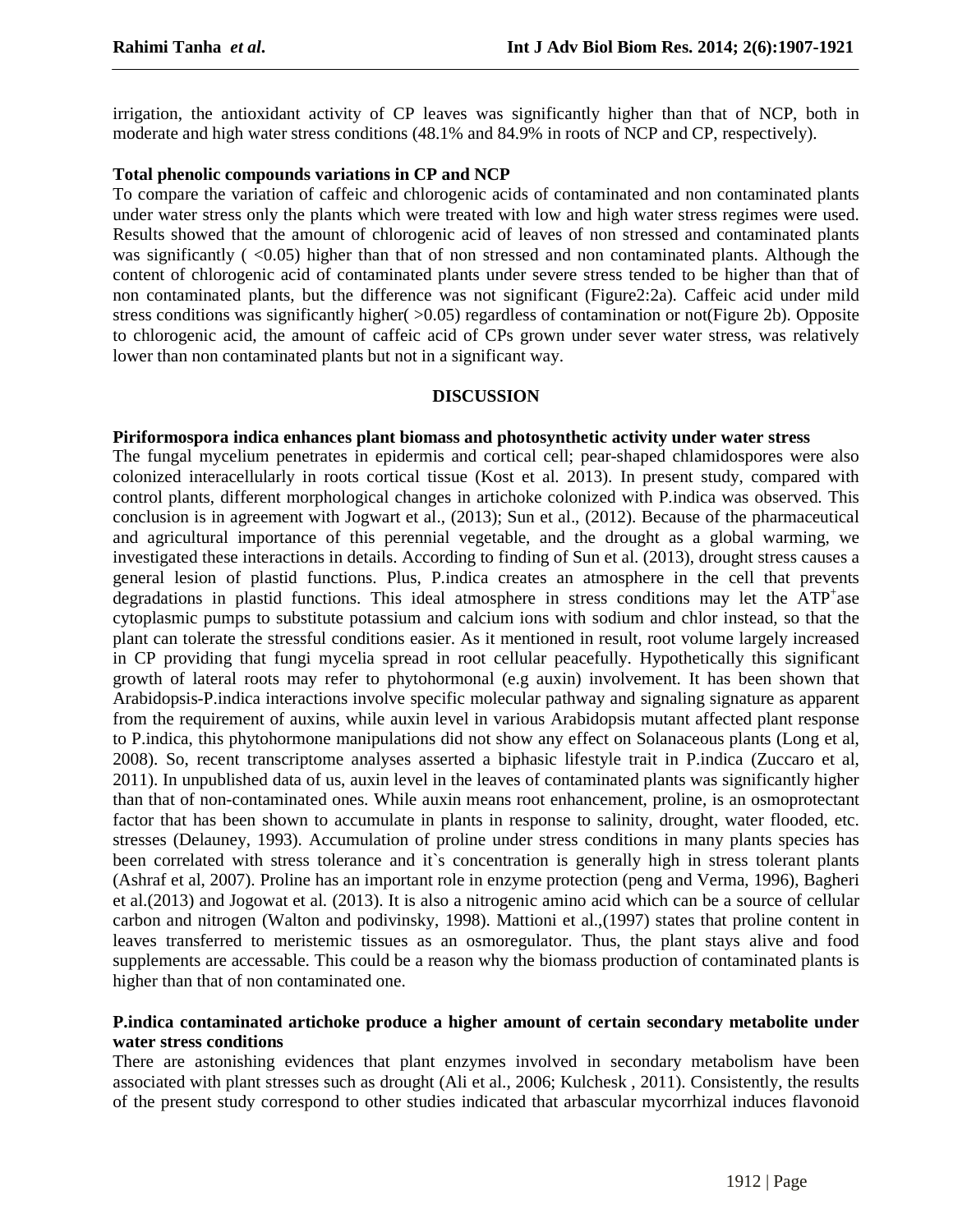production, correlating biosynthesis of isoflavonoids or accumulation of cell-wall-bound phenolics cinnamic acid amide derivatives in the roots of tobacco (Nascimento, 2011). However, it is conceivable that, phenolic compounds and flavonoids are powerful antioxidants against free radical scavenging agents (Rice-Evans et al., 1997). Furthermore, flavonoids and phenolic contents were known to be involved in defense system. In higher caffeic acid accumulation in contaminated compare to non-contaminated plants may refer to the fact that this phenolic chemical could be changed to its other homologues contents, like cynarin, a hepatoprotective agent, that is suggested to be determined in future studies.

## **CONCLUSIONS**

The estimations suggest that the fungal hyphae propagated well in globe artichoke root cells and the induced water stress in all three levels respectively, affected dehydration in globe artichoke`s leaves. P. indica, in inoculated plants can ease the potassium ions entrance into cytoplasm and excrete toxic ions like sodium to make an equivalent tonoplastic balance, thus plant is immunized against drought stress and photosynthetic pigments remain efficient**.** The other benefit of this mutuality relation is that an enlargement surface of the roots, support minerals and water absorption for plant. Plants become ubiquitously armed against drought and grow in healthier and safer conditions like when proline accumulation increases. Interaction between P.indica and water stress caused the activation of signal oxidation during stress process to prevent cell damages and helping the plant in maintaining the osmotic pressure. Thus, more water stress levels in host-plants might attribute to increase the content of phenolics and flavonoids.

## **ACKNOWLEDGEMENT**

This is a part of the author thesis, we greatly thankful to Medicinal plant production horticultural Faculty of Gorgan Agricultural University for laboratories and fundamental supplements.

#### **REFERENCES**

Ali, G.M., Komatsu, S. (2006). Proteomic analysis of rice leaf sheath during drought stress. Journal of proteomic research. 2:396-403.

Arnon, DJ., (1956). Chlorophyll absorption spectrum and quantitative determination. Biochemical and biophysical Acta.20: 449-461.

Ashraf, M., Foolad, MR.,(2007). Roles of Glycine betaine and proline in improving to abiotic plant resistance, Environmental and experimental botany.59: 206-216.

Bagheri, AA., Saadatmand, S., Niknam, V., Nejadsatari, T., Babaeizad, V. (2013). Effect of endophytic fungus, Piriformospora indica on growth and activity of antioxidant enzymes of rice (Oryzae sativa L.) under salinity stress. International journal of advanced biology and biomedical research.11:1337-1350

Bates, LS., Waldron, RP., Teare, I.D. (1973). Rapid determination of free proline for water stress studies. Plant soil. 39:205-208.

Baltruscht, H., Fodor, J., Harrach, BD., Niemczyk, E., Barna, B., Gullner, G., et al.(2008). Salt tolerance of barely induced by the root endophyte Piriformospora indica is associated with a strong increase in antioxidants. New phytol. 180: 501-510.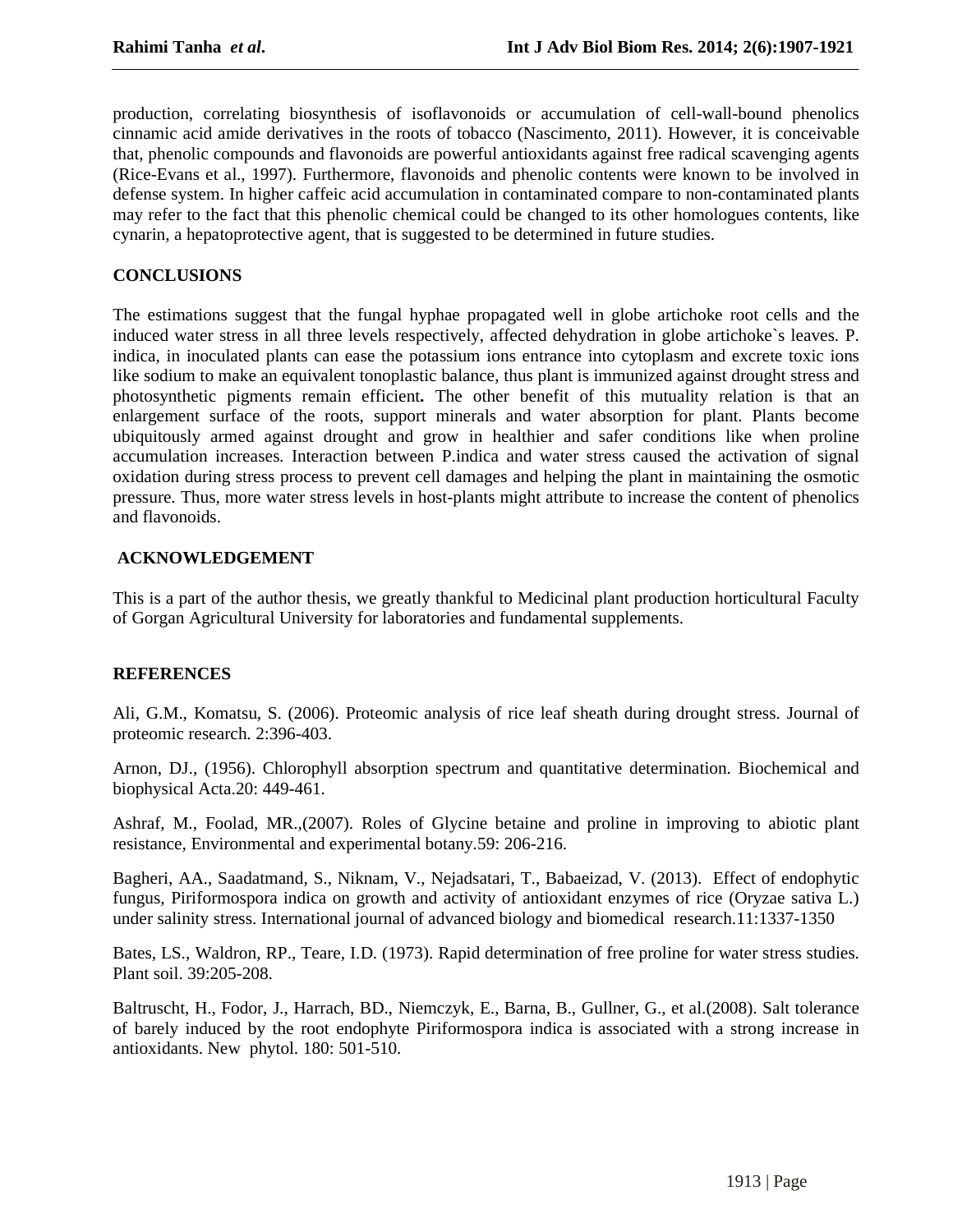Barazani, O., Von Dahl, C., Baldwin, IT.(2007). sebacina vermifera promotes the growth at the expense of herbivore and fitness of Nicotiana attenuate by inhibiting ethylene signaling. Plant physiol, 144:1223- 1232.

Bousquet, J., Simon, L., LaLonde, M. (1990). DNA amplificationfrom vegetative and sexual tissues of 1252.<br>Bousquet, J., Simon, L., LaLonde, M. (1990). DNA amplification<br>trees using polymerase chainreaction. Can J Res 20: 254–257.

Catchpole WR, Wheeler CJ(1992). Estimating plant biomass: a review of techniques. Australian Journal of Ecology. 17(2): 121-131.

Chapman ,H., Pratt, PE. (1961). Methods of analysis for soils, plants, and waters. University of California, Division of Agricultural sciences. California. USA. Riverside Press.

Delauney, AJ., Verma, DPS.(1993). Proline biosynthesis and osmoregulation in plants. Plant J. 4:215- 223.

Ebrahimzade, MA., Hossinimehr, SJ., Hamidinia, A., Jafari, M. (2008a). Antioxidant and free radical scavenging activity of Fijoa sallowiana. Fruits peel and leaves. Pharmacology online. 1: 7-14.

Ebrahimzade, MA., Pourmorad, F., Hafezi, S.(2008b). Antioxidant activities of Iranian corn silk. Turk.J.Biol. 32:43-49.

Ebrahimzade, MA., Pourmorad, F., Bekhradnia, AR. (2008c). Iron chelating activity screening, phenol and flavonoid content of some medicinal plants from Iran. Afr.J.Biotechnol. 7:3188-3192.

Flexas, J., Bota, J.,Loreto, FC., ornic, G., Sharkey, TD. (2004). Diffiusive and metabolic limitation to photosynthesis under drought and salinity in C3 plants. Plant biology6:249-279.

Graifenberg, A., Giustiniani, L., Temperini, O., Lipucci, DP. (1995). Allocation of Na, Cl, K and Ca within plant tissue in Globe Artichoke (Cynara scolymus L.) under Saline- sodiac condition.Scientia horticulture.63: 1-10.

Harrison, MJ.(2005). Signaling in the arbuscular mycorrhizal symbiosis. Annu Rev Microbiol 59:19–42

Idrees, M., Khan, MA., Naeem, M., Aftab, T., Hashemi, N., Alam, M.(2011).Modulation of defense responses by improving photosynthetic activity. Antioxidant metabolism and vincristine and vinblastine accumulations in Catharenthus roseous(L.) G. Don through salicylic acid under water stress. Russian agricultural sciences. 6:474-483.

Jogwart, A., Saha, S., Bakshi, M., Dayaman, V., Dua, M., Varma, A. (2013). Piriformospora indica rescues growth diminution of rice seedlings during high saltstress. NCBI pub Med.9(1).

Kost, G., Rexer, KH. (2013). Piriformospora indica: Morphology and ultra structure of Piriformospora indica. Varma A Kost,G OelmullerR (Ed) Springer Marburg Germany.

Kulchesk, FR., Oliveira, L., Molina, LG., Almerag, P., Rodrigues, F., Margolino, J., Barbosa, J., Stolf- Moreira, R., Nepomuceno, A., Marcelino-Guimaraes,F., et al.(2011). Identification of noval soybean microRNA involved in abiotic and biotic stresses.BMC Genomics. 12:307.

Long, H.H., Schmidt, D.D., Baldwin, I.T.(2008). Native bacterial endophytes promote host growth in species-specific manner. Phytohormone manipulations do not result in common growth responses. PLoS ONE. 3,e2702.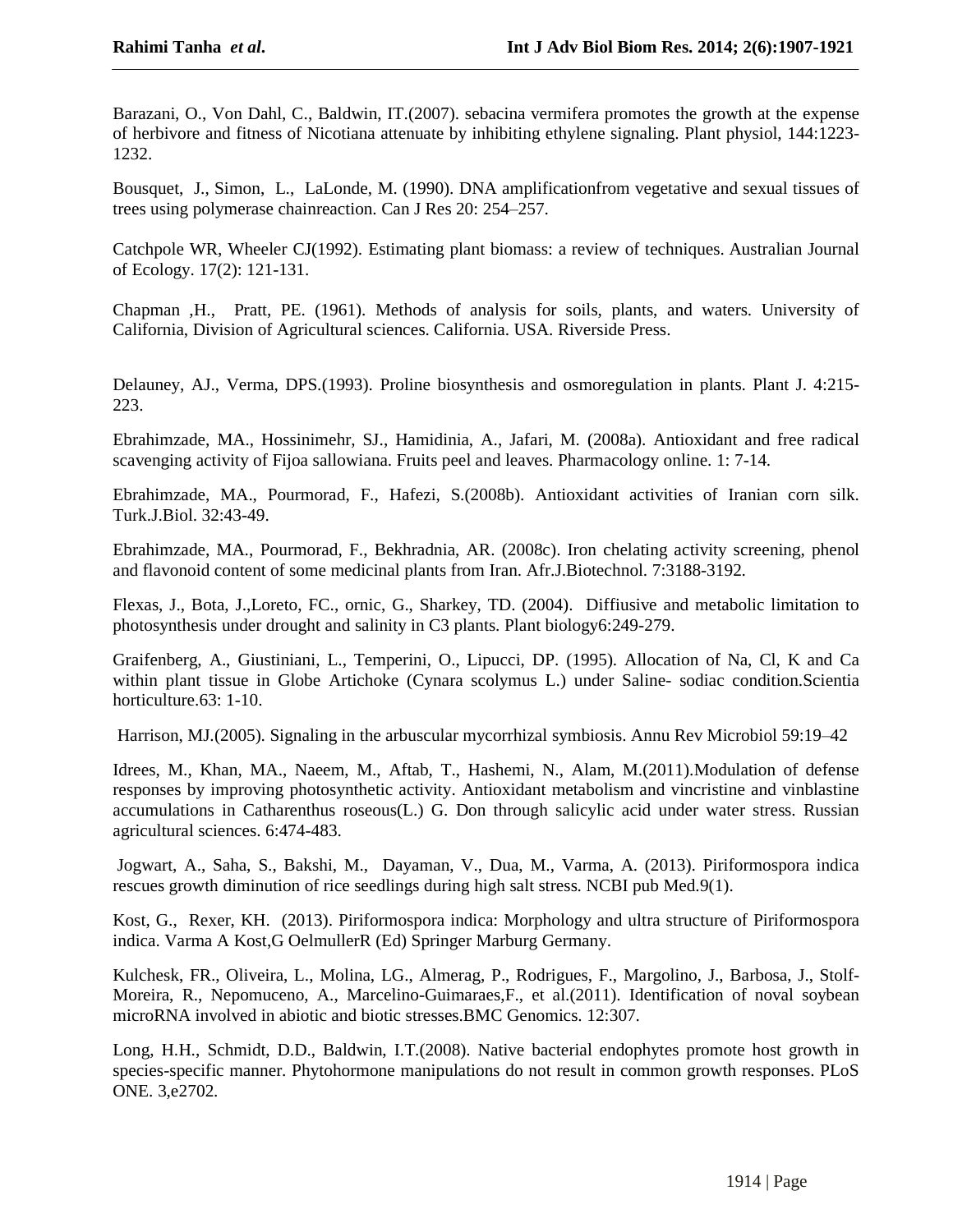Munns, R.(2003). Comparative physiology of salt and water stress. Plant cell Environ. 25: 239-250.

Murashige, T., Skoog, F.(1962). A revised medium for rapid growth and bioassay with tobacco tissue cultures, plant physiol. 15: 473-497.

Mattioni, C., Lacerenza, N., Troccoli, A., De Leonardis, A., Di Fonzo, M.(1997). Water and salt stress induced alternation in proline metabolism of Triticum durum seedlings. Physiologia plantarum. 101:787- 792.

Nascimento, NC., Cannes, N., Frett-Neto, AG. (2010). Plant secondary metabolisms and challenges in modifying its operation: an overview. In Plant secondary metabolism engineering. Human press. 1-13

Oldroyd, G. downie, J.A. (2006). Nuclear Calcium Changes at the Core of Symbiosis Signaling. current operation. an overview. In<br>Oldroyd, G. downie, J.A. (2006). Nucl<br>opinion. Plant biology. 9: 351–357.

Peng, Z., Verma, L.(1996). Reciprocal regulation of pyrroline-5-carboxylate synthetase and proline dehydrogenase genes controls proline levels during and after osmotic stress in plants. Mol Gen Genet. 253:334-341.

Peškan-Berghöfer, T., Shahollari, B., Giang, PH., Hehl, S., Markert, C., Blanke, V., et al. (2004). Association of Piriformospora indica with Arabidopsis thaliana roots represents a noval system to study beneficial plant-microbe interactions and involves early plant protein modifications in the endoplasmatic reticulum and at the plasma membrane. Physiol plant. 122:465-477.

Ragazzi, E., & Veronese, G. (1973). Quantitative analysis of phenolic compounds after thin-layer chromatographic separation. Journal of Chromatography A. 77:369-375.

Rai, M., Acharya, D., singh, A. (2001). Positive growth response of the medicinal plants Spilanthes calva and Withania somnifera to inoculation by Piriformospora indica in a field trial. Mycorrhiza. 11: 123-128.

Rice-Evans, C., Miller, N., Paganga, G. (1997).Antioxidant properties of phenolic compounds. Trends in plant science.4 :152-159.

Rottenberg, A., Zohary,D. ( 1996). The wild ancestry of the cultivated artichoke. Genetic resources crop evolution.43:53-58.

Shahollari, B., Varma, A., Oelmüller, R.(2005). Expression of a receptor kinase in Arabidopsis roots stimulated by the basidiomycete Piriformospora indica and the protein accumulates in TritonX-100 insoluble plasma membrane microdomains. J plant physiol. 162:945-958.

Sherameti, I., Tripathi, S., Varma, A., Oelmüller, R. (2005). The root-colonizing endophyte Piriformospora indica confers drought tolerance in Arabidopsis by stimulating the expression of drought stress-related genes in leaves. Mol plant-Microb interact.21:799-807.

Schutz, K., Muks, E., Carle, R., Schieber, A. (2006). Quantitative determination of phenolic compounds in artichoke-based dietry supplements and pharmaceutical by high-performance liquid chromatography. Journal of agricultural and food chemistry. 54: 8812-8817.

Singh, LP., Singh, Gill, S., Tuteja, N.(2011). Unrevealing the role of fungal symbionts in plant abiotic stress tolerance. Plant signaling and behavior. 6: 175-191.

Sun, C., Johnson, JM., Cai, D., Sheramti, I., Oelmüllre, R., Lou, B.(2010). Piriformospora indica confers drought tolerance in chinese cabbage leaves by stimulating antioxidant enzymes, the expression of drought-related genes and the plastid-locolized CAS protein. J plant physiol. 167:1009-1017.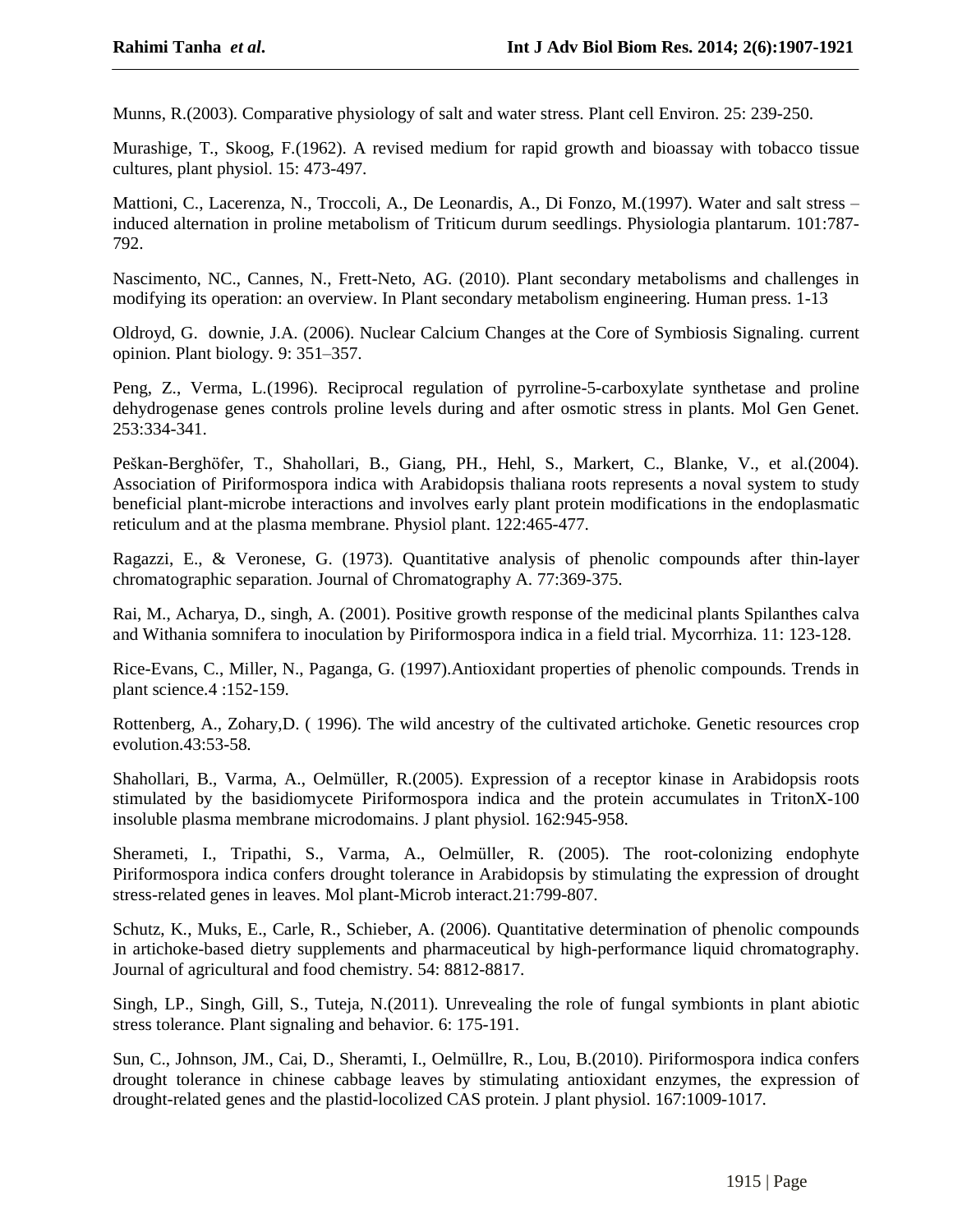Tanji, K.,K.(1990). Nature and extent of agricultural salinity.In: Tanji,K,K.(ed), Agricultural Salinity assessment and management .pp: 1-13. ASCE, New York.

Varma, A., Verma, S., SudhaSahay, NA., Butehorn, B., Franken, P.(1999). Piriformospora indica a cultivable lant growth promotinh root endophyte. Appl Environ Microbiol. 65:2741-2744.

Verma, SA., Varma, A., Rexer, K-H., Hassel, A., Kost, G., Sarbhoy, A., et al.(1998). Piriformospora indica gen. et. Sp. nov., a new root- colonizing fungus. Mycologia. 90:898-965.

Vierheilig, H., coughlan, AP., Wyss, U., Piche, Y. (1998). Ink and vinegar, a simple staining technique for arbascular mycorrhizal fungi. Application of Environmental Microbiology. 64: 5004-5007.

Walker, A.F., Middleton, RW., Petrowicz, O. (2001). Artichoke leaf extract reduces symptoms of irritable bowel syndrome in a post marketing surveillance study. Phytotherapy Reasearch.15: 58-61.

Waller, F., Achatz, B., Bultruscht, H., Fodor, J., Becker, K., Fischer, M., et al.(2005). The endophytic fungus Piriformospora indica reprograms barely to salt-stress tolerance. Disease resistance and higher yield. Proc Natl Acad Sci USA. 102: 13386-13391.

Waller, F., Mukherjee, K., Deshmukh, SD., Achatz, B., Sharma, M., Schafer, P., et al.(2008). Systemic and local modulation of plant responses by Piriformospora indica and related Sebacinales species. J Plant Physiol. 179: 675-686.

Warcup, JH., Mcgee, PA.(1983). The mycorrhizal associations of some Australian Asteraceae. New Phytol. 4: 667-672.

Walton, E., Podivinsky, E.(1998). Regulation of proline biosynthesis in Kiwifruit buds with and without hydrogen cynammide treatment. Physiologia Plantarum. 102: 171-178.

Zuccaro, A., Lahrmann, U., Guldener, U., Langen, G., Pfiffi, S., Biedenkopf, D., Wong, P., Samans, P., Grimme, C., Basiewicz, M., et al.(2011). Endophytic life strategies decoded by genome and transcriptome analyses of the mutualistic root symbiont Piriformospora indica. PLoS Pathog. 7,e1002290.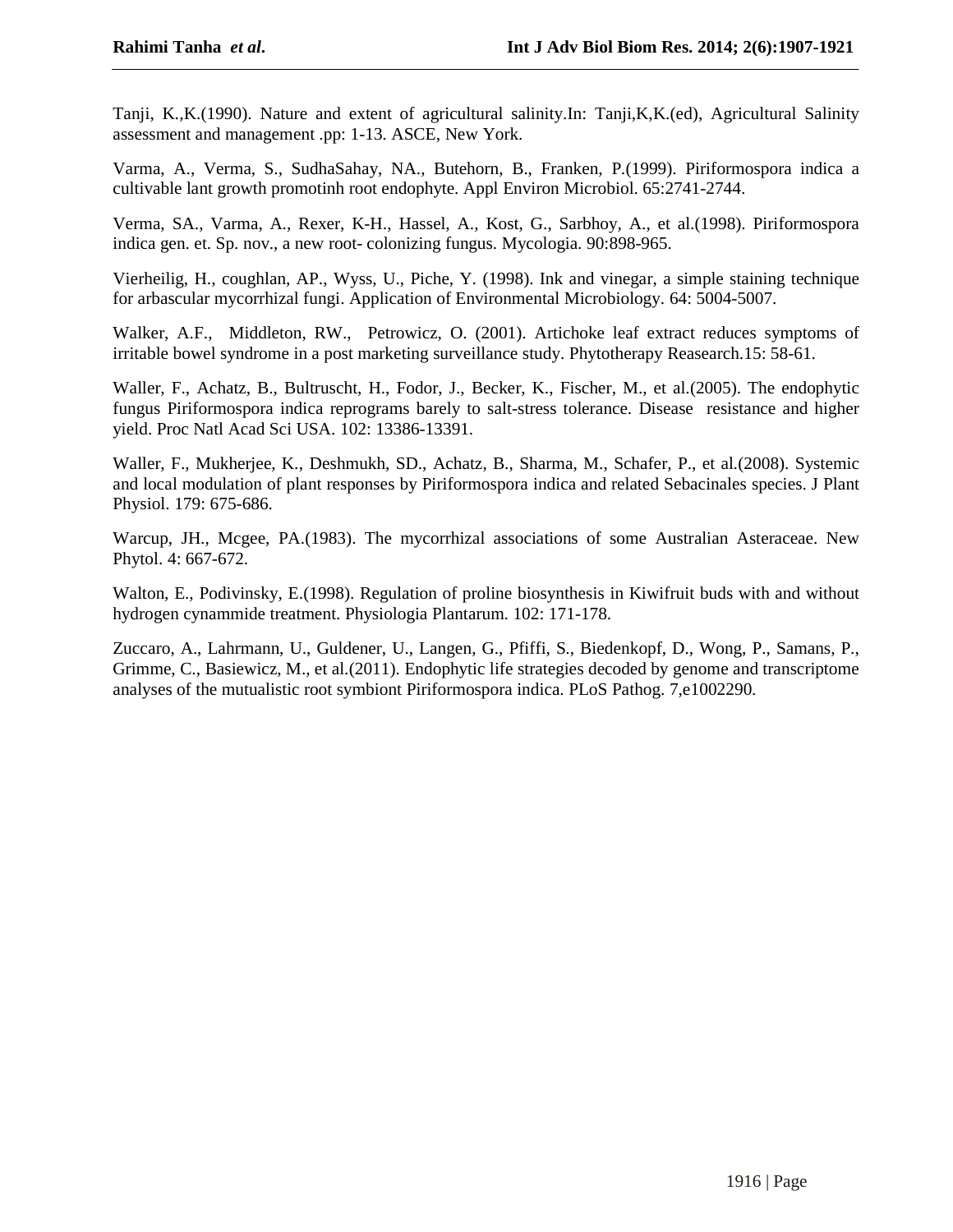|                           |                      | Leaf<br>Root       |                           |                      |                        |              |                 |
|---------------------------|----------------------|--------------------|---------------------------|----------------------|------------------------|--------------|-----------------|
| Total Fresh Weight<br>(g) | Volume<br>(mm3)      | Length<br>(cm)     | Over<br>ground<br>biomass | Dry<br>weight<br>(g) | Fresh<br>weight(g)     |              | Drought<br>sets |
| $41.78^{b}$               | $192.25^{\text{cd}}$ | $30.75^{\text{a}}$ | $8.14^{ab}$               | 3.57 <sup>a</sup>    | $29.06^{\overline{b}}$ | -P.indica    |                 |
|                           |                      |                    |                           |                      |                        |              | B1              |
| $67.33^{\rm a}$           | $592.5^{\circ}$      | $27.6^{\circ}$     | 13.51 <sup>a</sup>        | $3.21$ <sup>a</sup>  | $43.43^a$              | $+P$ .indica |                 |
| $33.48^{bc}$              | $145.0^{\rm d}$      | $18.75^{b}$        | $8.08^{ab}$               | $2.88^{b}$           | $23.33^{b}$            | -P.indica    |                 |
|                           |                      |                    |                           |                      |                        |              | B2              |
|                           |                      |                    |                           |                      |                        | $+P$ .indica |                 |
| $47.55^{b}$               | $443.75^{b}$         | $32.5^{\circ}$     | 12.08 <sup>a</sup>        | $2.65^{b}$           | $31.95^{\text{a}}$     |              |                 |
| $18.74^c$                 | 177.14 <sup>d</sup>  | $17.75^{b}$        | $6.24^{b}$                | $1.97^{b}$           | $12.32^{b}$            | -P.indica    |                 |
|                           |                      |                    |                           |                      |                        |              | B <sub>3</sub>  |
| $21.88^\circ$             | $253.0^\circ$        | $23.25^{ab}$       | $8.68^{ab}$               | $1.71^{b}$           | 14.91 <sup>a</sup>     | $+P$ .indica |                 |



.

**Figure-1a:** PCR assay (1-non contaminated plants, 2 to 4 Contaminated plants, 3 6 and 7: Positive controls)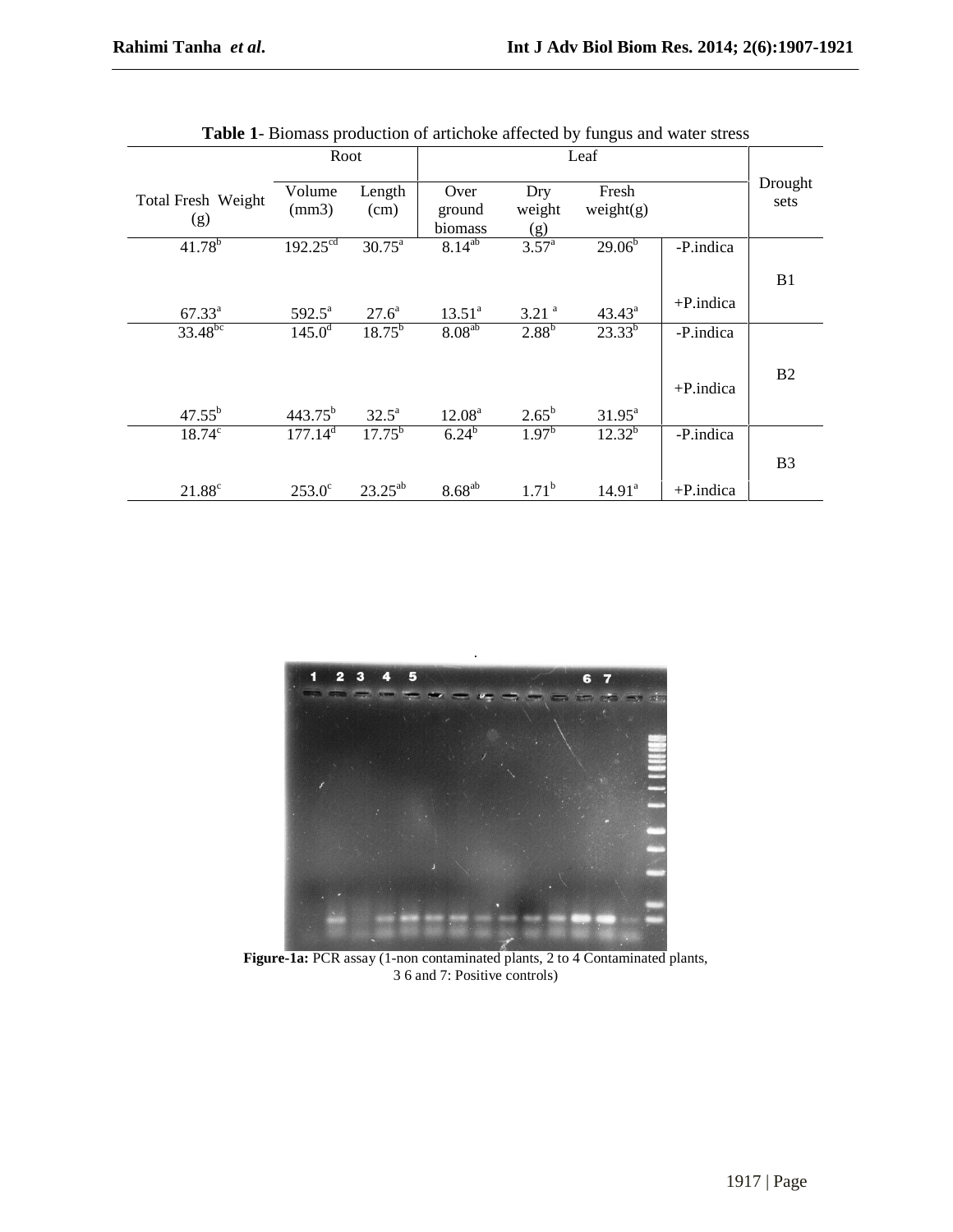

**Figure-1b:** Roots of P.indica contaminated (left) and non contaminated (right) under different levels of water stress



**Figure-1c:** Piriformospora indica interacellular chlamidospores in cortex of the Cynara Piriformospora indica interacellular chlamidospores in cortex of the Cynara<br>scolymus roots 14 days after inoculation. Scale bar shows 30µm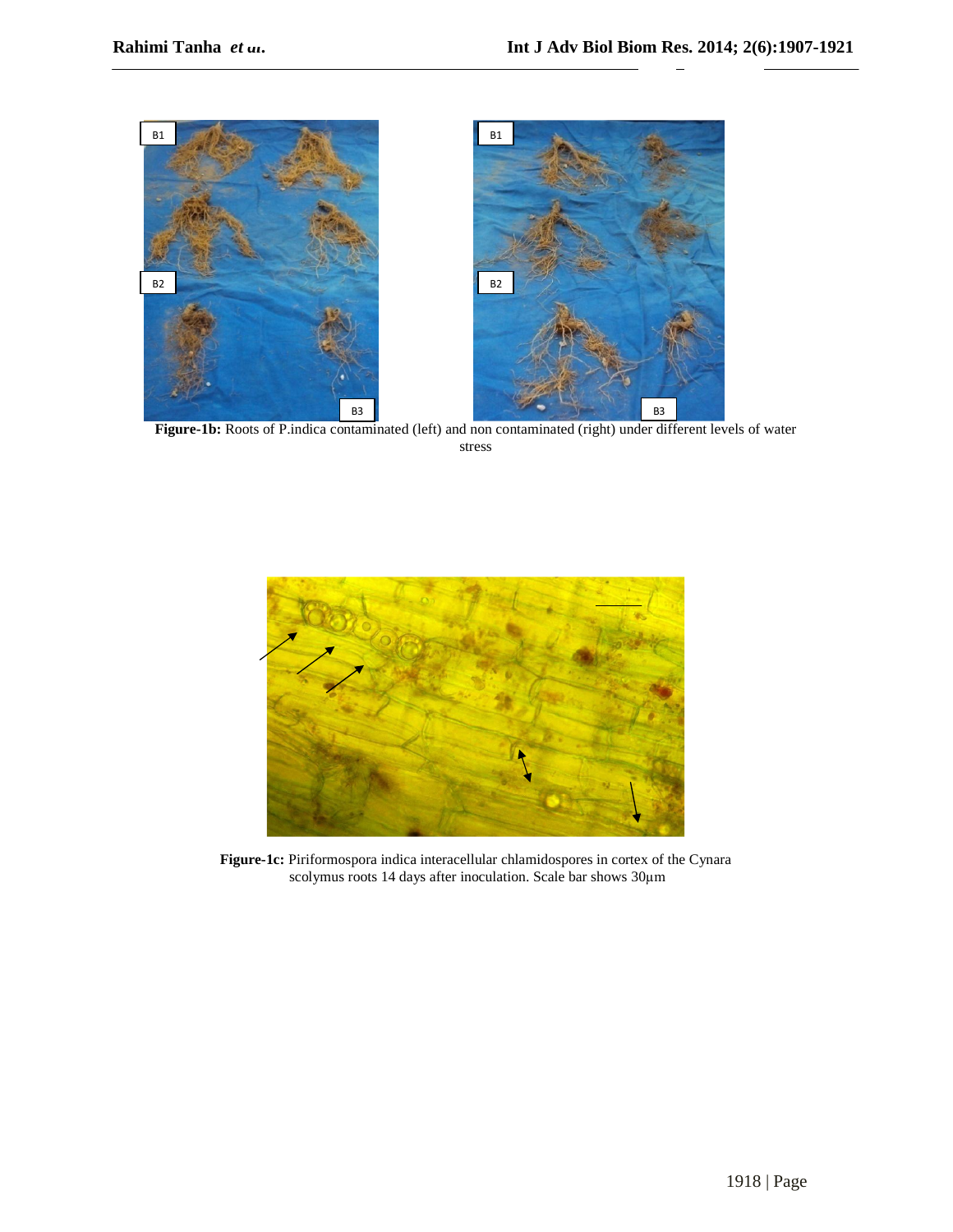| $\mathbf{K}^+$<br>(meq/L) | $Na+$<br>(meq/L) | Cart(m)<br>g/gFw)  | Tchl(m)<br>g/gFw) | Chlb(m)<br>g/gFw)  | Chla(mg)<br>gFw)   | Proline<br>(µmol/<br>gFw) |              | Drought<br>set |
|---------------------------|------------------|--------------------|-------------------|--------------------|--------------------|---------------------------|--------------|----------------|
| $53.16^{b}$               | $13.21^{b}$      | $0.267^{\circ}$    | $0.818^{b}$       | $0.163^b$          | $0.656^b$          | $6.8^\circ$               | -P.indica    | $B_1$          |
| $111.77^a$                | $7.64^{\circ}$   | $0.581^{a}$        | $1.197^{\rm a}$   | $0.236^{\circ}$    | $0.96^{\circ}$     | 4.43 <sup>d</sup>         | $+P$ .indica |                |
| $39.96^{b}$               | $15.3^{b}$       | $0.244^{\circ}$    | $0.713^b$         | $0.186^{b}$        | $0.515^b$          | $7.38^{bc}$               | -P.indica    |                |
| $61.62^{\rm a}$           | $16.95^{\rm b}$  | $0.424^{b}$        | $1.183^{a}$       | $0.258^{a}$        | $0.925^{\text{a}}$ | $7.3^{bc}$                | $+P$ .indica | B <sub>2</sub> |
| $56.01^b$                 | $47.9^{\rm a}$   | $0.267^{\circ}$    | $0.585^{\rm b}$   | $0.13^{b}$         | 0.438b             | $7.8^{\rm b}$             | -P.indica    |                |
| $69.8^{\text{a}}$         | $15.3^{b}$       | 0.306 <sup>c</sup> | $0.867^b$         | $0.244^{\text{a}}$ | 0.88 <sup>a</sup>  | $9.43^{\text{a}}$         | $+P$ .indica | $B_3$          |

**Table-2**: variation in the amount of proline, potassium, sodium and photosynthetic pigments of contaminated and non contaminated artichoke leaves under water stress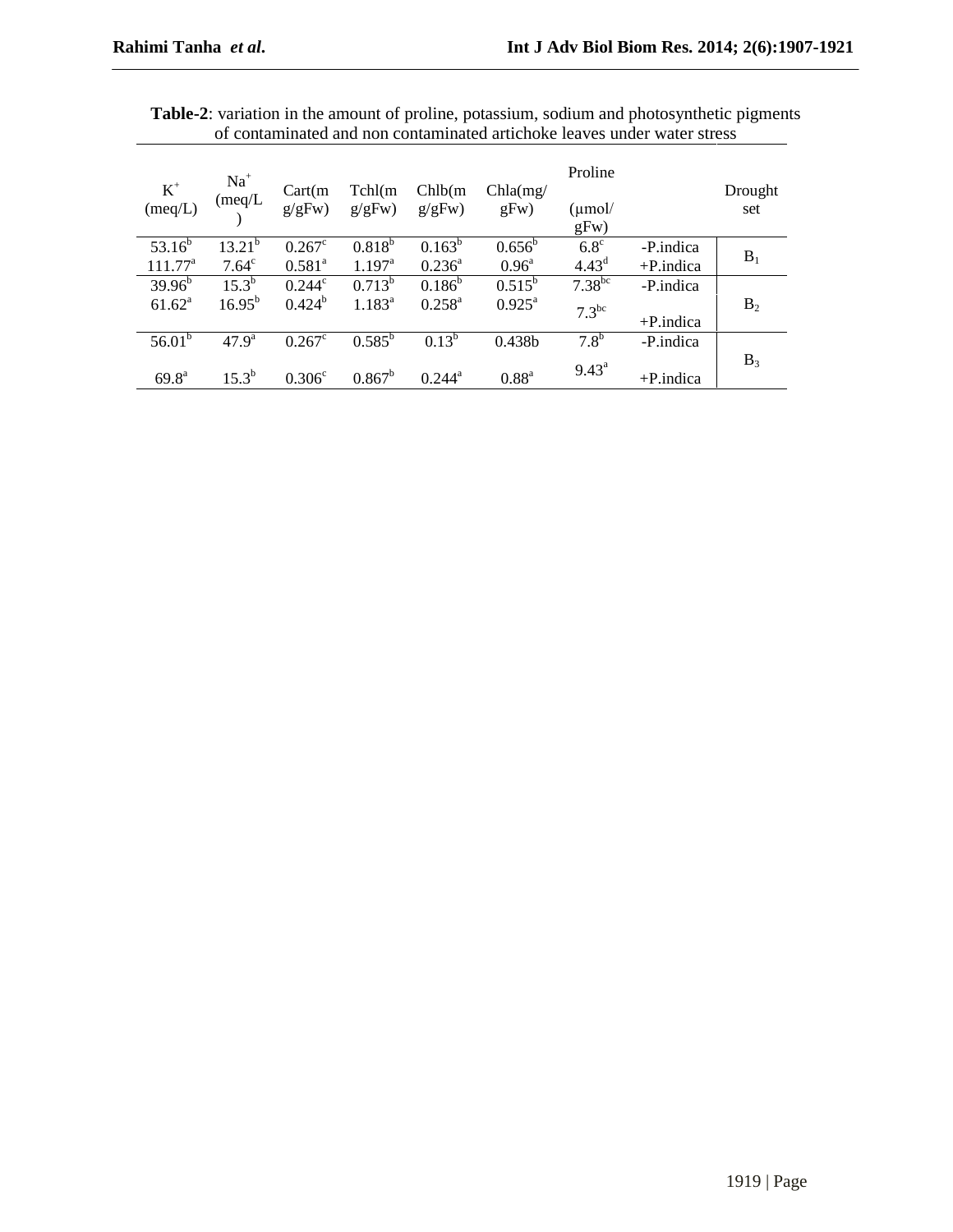#### **Table 3**- changes of antioxidant activity of contaminated and non contaminated artichoke under different levels of water stress

.

| Root                |                        |                    |                     | Leaves                 |                    |              |                |
|---------------------|------------------------|--------------------|---------------------|------------------------|--------------------|--------------|----------------|
| Antioxidant<br>(% ) | Flavonoid<br>(mg/g Fw) | Phenol<br>(mg/gFw) | Antioxidant<br>(% ) | Flavonoid<br>(mg/g Fw) | Phenol<br>(mg/gFw) |              | Drought<br>set |
| $73.6^a$            | $0.24^c$               | $0.46^{\rm a}$     | $71.66^b$           | $2.24^{b}$             | $0.37^{a}$         | -P.indica    |                |
| $84.54^{a}$         | $0.38^{a}$             | $0.46^{\circ}$     | $74.33^{b}$         | $2.52^b$               | $0.43^{\circ}$     | $+P$ .indica | $B_1$          |
| $52.3^{b}$          | $0.35^{b}$             | 0.28 <sup>b</sup>  | $67^{\circ}$        | $2.75^{ab}$            | $0.36^{a}$         | -P.indica    |                |
| $73.98^{a}$         | $0.43^{\rm a}$         | $0.36^{a}$         | $75.33^{b}$         | $2.72^{ab}$            | $0.43^{\circ}$     | $+P$ .indica | B <sub>2</sub> |
| $48.01^{\circ}$     | $0.36^{\rm b}$         | $0.36^{a}$         | $61.66^{\circ}$     | $2.31^{b}$             | $0.27^{\rm b}$     | -P.indica    |                |
| 84.9 <sup>a</sup>   | $0.44^{\rm a}$         | $0.32^{\rm a}$     | $82.66^{\circ}$     | 3.08 <sup>a</sup>      | 0.40 <sup>a</sup>  | $+P$ .indica | $B_3$          |